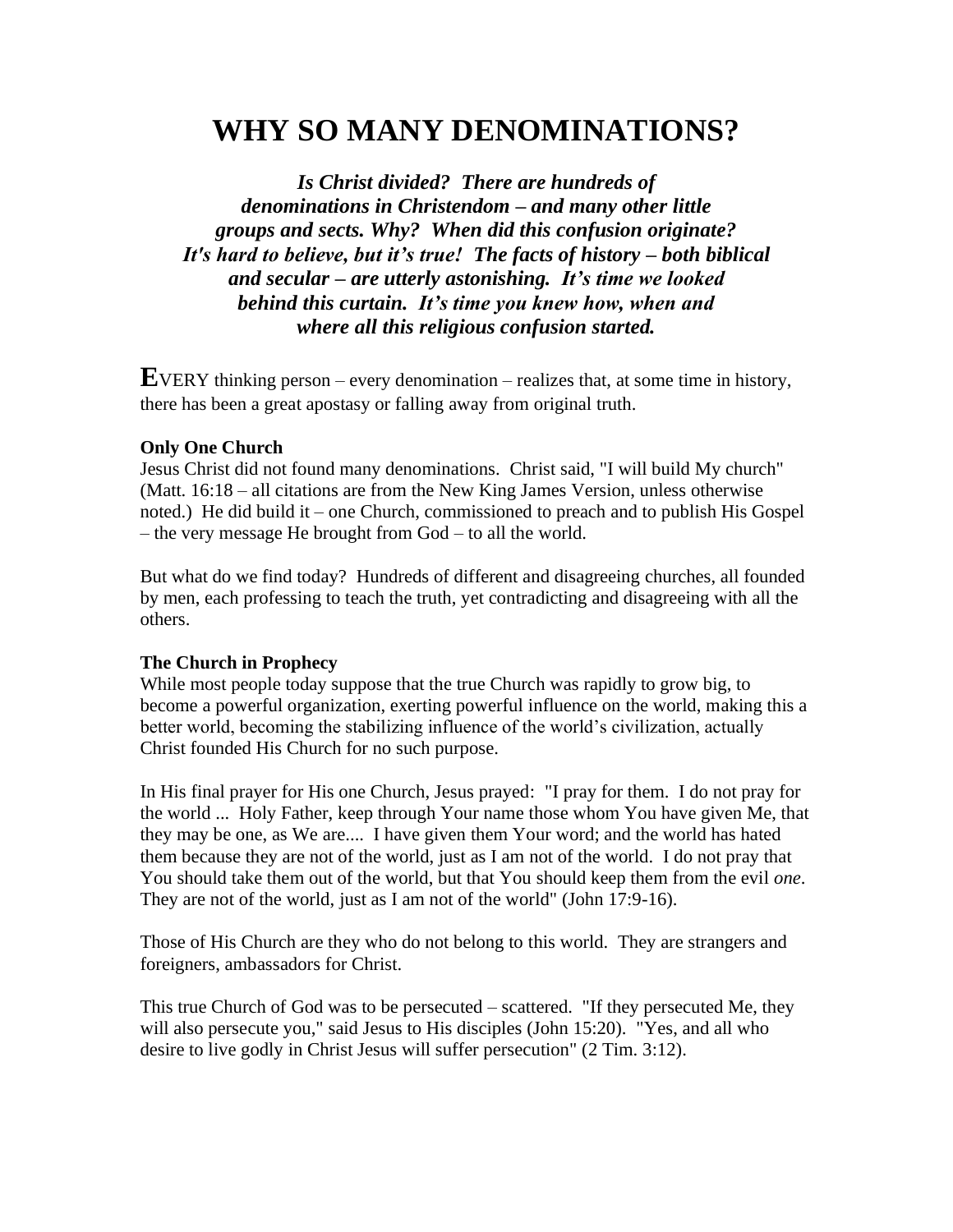This persecution and scattering began early. Notice Acts 8:1: "At that time a great persecution arose against the church which was at Jerusalem; and they were all scattered throughout the regions of Judea and Samaria, except the apostles."

Nowhere is there any prophecy that the one True Church should become great and powerful, exerting influence in this world. Rather, Jesus called it the "little flock" (Luke 12:32). Despised, persecuted, scattered by the world – separate from the world. Scattered, but never divided. Always one Church, speaking the same thing (1 Cor. 1:10) – never many differing sects! [*Editorial update: This is an amazing statement, originally written three decades before Herbert W. Armstrong died. Since then, a wave of apostasy has come in, and what happened in the early Church happened all over again in this modern era. Many do not realize that the groups that arose after the modern apostasy were not following what Mr. Armstrong himself had told us to do, in his last sermon before he died: "And you will remain united and you will remain one. And your eternity depends on that. Every one of you, don't you forget it." There is a way to remain united and remain one.*] **See our article: "Unity Is Possible!" Article in preparation.** 

You haven't read much of the history of *that* Church! Even the historians have never known where to look for the true Church – for they do not know what the true Church is!

### **Broad Majority Deceived**

On the other hand, in the world, all the prophecies foretold apostasy, deception and division.

Jesus foretold the very first event to come on the world – *great deception* – climaxing, in *our* day now just ahead, in great tribulation!

"Take heed," He said, "that no man deceive you, For many shall come in my name, saying I am Christ; and shall deceive *many!*" (Matt. 24:4-5, Authorized Version).

Notice carefully. It was not the *few* who were to be deceived, but the many. It was the *few* who were to become true Christians!

Jesus pictured this same condition, when He said, "Wide is the gate and broad is the way, that leads to destruction, and there are many who go in by it. Because narrow is the gate and difficult is the way which leads to life, and there are few who find it" (Matt. 7:13-14).

That isn't what the world believes, is it? Probably that isn't what you have heard and come to assume. But it's what Christ said. How deceived this world has become!

Satan is pictured in the Bible as the god of this world. He appears, not as a devil, but as a god – as an angel of light (2 Cor. 4:4; 11:13-14). And in Revelation 12:9, you can read of "Satan, who deceives the whole world."

Yes, many would come in the Jesus' name, proclaiming that Jesus is the Christ – yes, preaching Christ to the world. And yet, without realizing it, deceiving the world.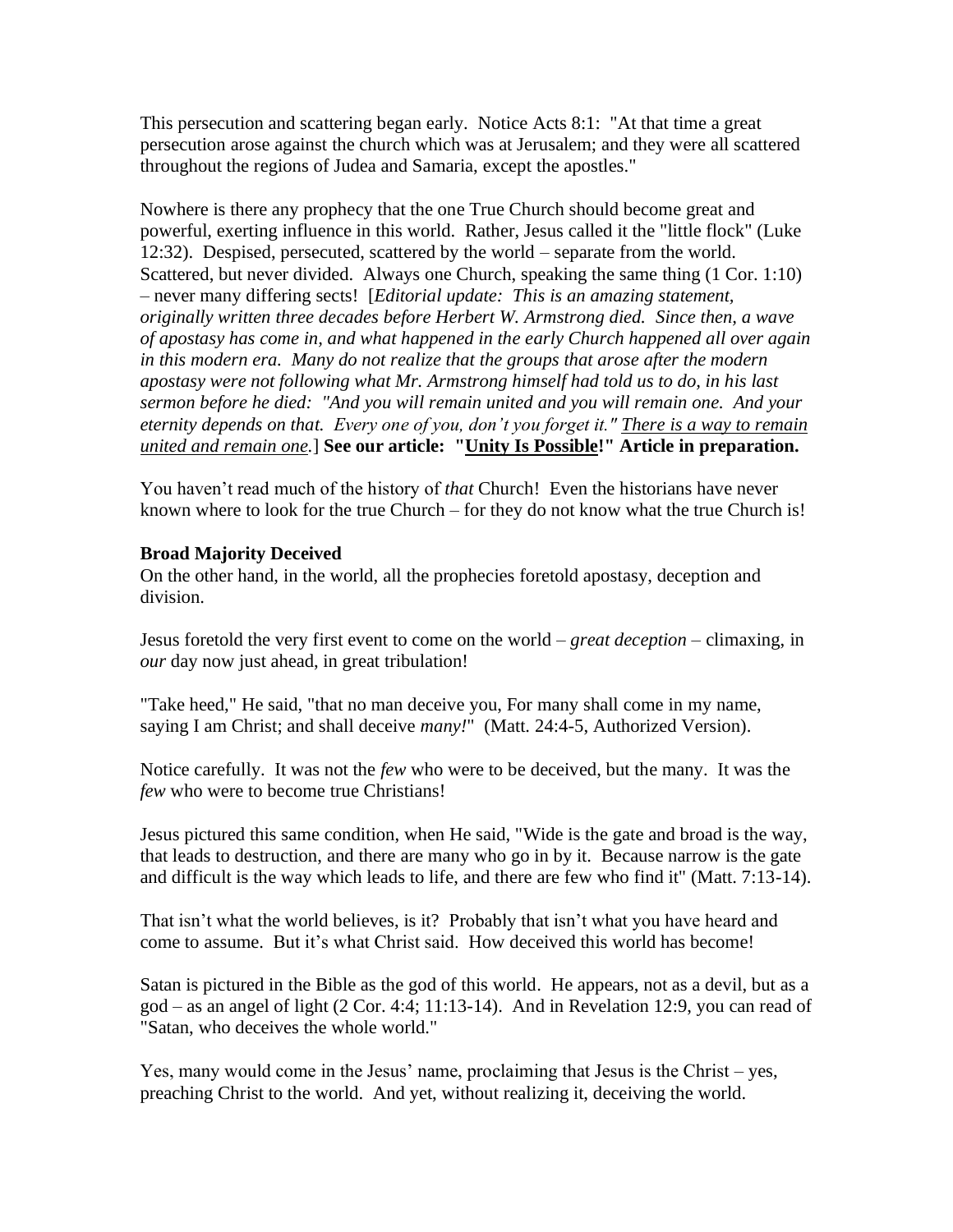#### **Apostles Knew What Would Happen**

The apostles, instructed directly by Jesus Christ Himself, warned the Church about the departure from the faith that would begin to occur at the close of their ministry.

Scarcely 20 years after the crucifixion of Jesus, the apostle Paul, in one of his first inspired letters, cautioned Christians not to be deceived by false preaching or by false letters purporting to be from the apostles: "Let no one deceive you by any means: *for that Day* [the time of God's intervention in human affairs, when Jesus Christ will return to rule the nations] *will not come* unless the falling away comes first" (2 Thess. 2:3).

In Acts 20:29-30, the teacher of the gentiles explains how the apostasy would begin. He gathered the elders (ministers) of the Church at Ephesus to deliver them a final message concerning their responsibility over the local congregations. "For," said Paul, "I know this, that after my departure savage wolves will come in among you, not sparing the flock. Also from among yourselves men will rise up, speaking perverse things." Why? "To draw away the disciples after themselves." To gain a personal following for themselves. To start new denominations!

Do you catch the full significance of these two verses? The elders or ministers were especially assembled because, immediately after Paul would leave Ephesus, there would come within the local church congregations false ministers, wolves in sheep's clothing, to make a prey of Christians. And even from those elders already in the church congregations some would pervert the doctrine of Jesus to secure a following for themselves.

In instructing the evangelist Timothy, Paul instructed him to "convince, rebuke, exhort, with all longsuffering and teaching. For the time will come when they will not endure sound doctrine, but according to their own desires" – wanting do to what they please – "... they will heap up for themselves teachers" – encourage ministers who will preach what they want to hear "and they will turn their ears away from the truth, and be turned aside to fables" (2 Tim. 4:2-4). This was in the days of the apostles and evangelists. Many who fellowshipped in the local congregations of the early Church, after about two generations, did not endure sound doctrine because they had not really repented and therefore had never received the Holy Spirit. They followed teachers who, for the sake of money, pleased their wishes by preaching fables – the enticing fables of mysticism and sun worship that were engulfing the Roman Empire.

When Paul wrote his second letter to the gentile-born Thessalonians, he instructed them about "the mystery of iniquity" that was already working (2 Thess. 2:7). Notice: Teachings of lawlessness were at work in Paul's day. The Roman world was filled with mystery religions that stemmed from the old sun-worshiping mysteries.

Many of them found that by including the name of Jesus their following increased.

Jude had to include in his letter the admonition that every Christian should "contend earnestly for the faith which was once for all delivered to the saints. For certain men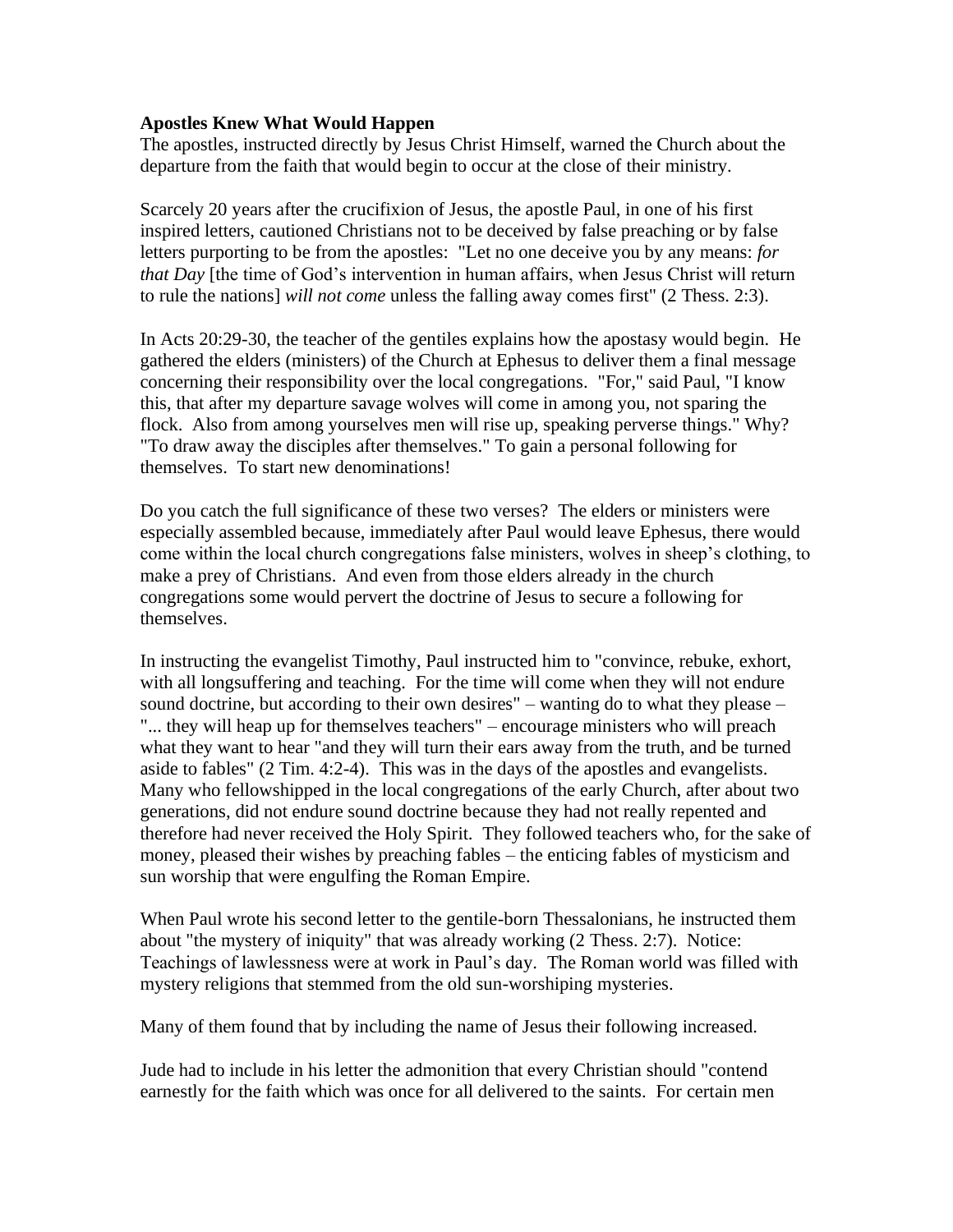have crept in unnoticed, who long ago were marked out for this condemnation, ungodly men, who turn the grace of our God into licentiousness and deny the only Lord God and our Lord Jesus Christ .... These are sensual persons, who cause divisions, not having the Spirit" (Jude 3-4, 19). They taught penance, not repentance.

Jude says that these preachers separated their followers from the body of believers.

By the time John wrote his epistles, he had this sad note included about those who at first, crept in unnoticed: "They went out from us, but they were not of us: for if they had been of us, they would no doubt have continued with us: but *they went out*, that they might be made manifest that they were not all of us" (1 John 2:19, Authorized Version).

Although these numerous deceivers, called Gnostics, left the true Church, drawing away disciples after them, their following did not last for more than some few centuries.

There was, however, an even more dangerous apostasy that infiltrated the true Church.

### **True Christians Forced Out**

Peter warned the churches that many would be misled. There were false teachers among Christians who would bring in heresies and many would follow their destructive ways, because of whom the way of the truth would be blasphemed (2 Peter 2:2).

The letters of Paul were twisted to give another meaning than intended (2 Peter 3:15-16). But instead of leaving the local congregations and forming their own sects, as others had done at first, these false teachers remained within the congregations and soon began to expel the true Christians. [*Editorial note: This has happened in our day! Some associates of the Bible Fund have been put out of local congregations for upholding the true teachings!*]

In the letter of the apostle John to Gaius, we read: "I wrote to the church, but Diotrephes, who loves to have the preeminence among them, does not receive us. Therefore, if I come, I will call to mind his deeds which he does, prating against us with malicious words. And not content with that, he himself does not receive the brethren, and forbids them who wish to, putting them out of the church" (3 John 9-10).

The true Christians, who alone comprised the true Church, were being put out of the visible, organized congregations! These were the scattered ones of whom John said, "Therefore the world does not know us" (1 John 3:1).

The name Christian was being carried away by leaders who crept into the fellowship of the Church of God, captured the local congregations and, in the name of Christ, deceived the many into following their false teachings as if it were Christ's Gospel.

### **The Age of Shadows**

Following the destruction of Jerusalem in A.D. 70 and the deaths of the apostles, a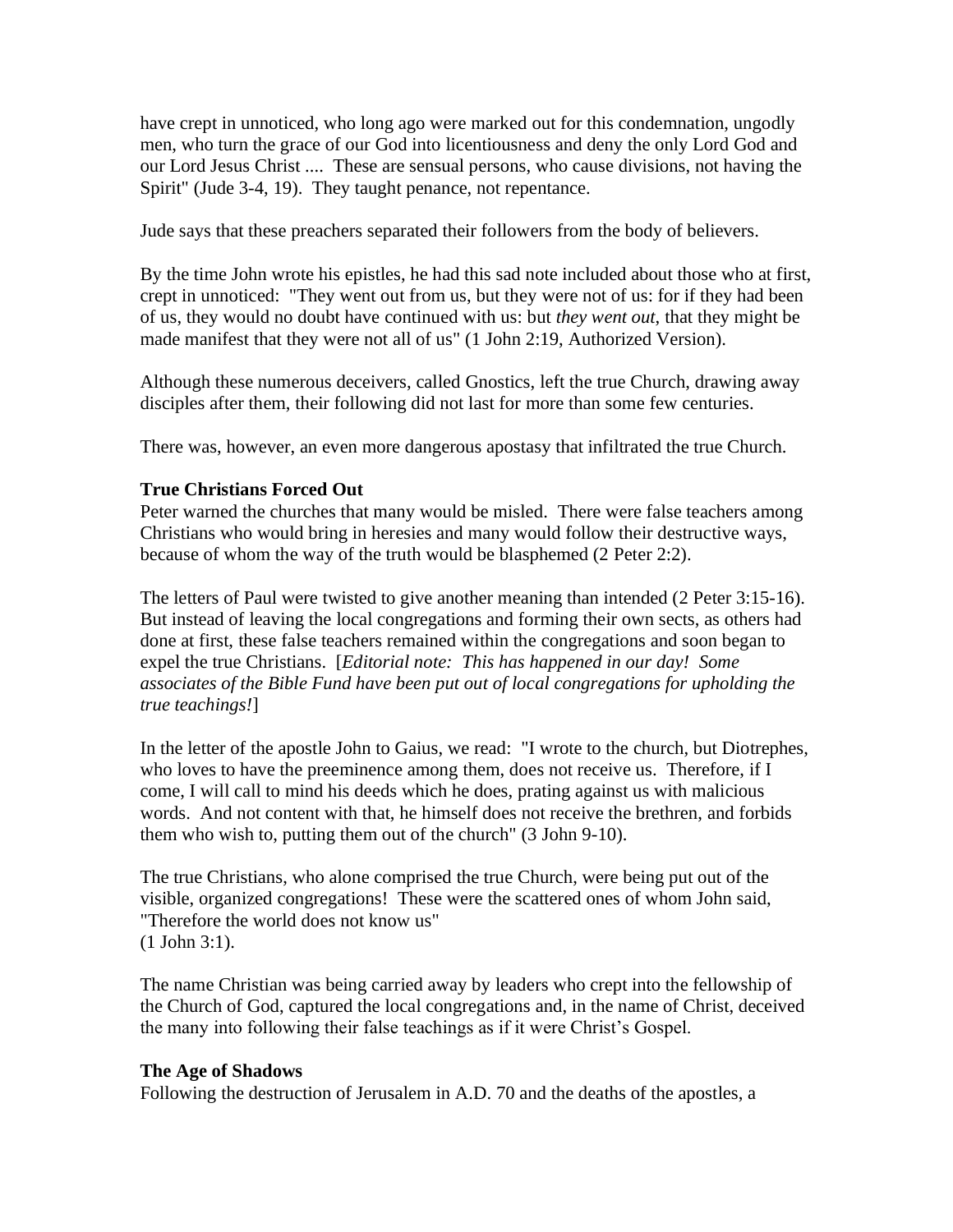strange phenomenon is witnessed. The true Church almost disappears from history, and false churches arise.

Of this period, the English historian Edward Gibbon says: "The scanty and suspicious materials of ecclesiastical history seldom enable us to dispel the dark cloud that hangs over the first age of the church" (*The History of the Decline and Fall of the Roman Empire*, Chapter 15). The truth was obscured by error!

Historian Jesse Lyman Hurlbut gives us even more details in his book *The Story of the Christian Church*, page 41: "For 50 years after Paul's life a curtain hangs over the church through which we strive vainly to look; and when at last it rises, about A.D. 120, with the writings of the earliest church fathers, we find a church in many aspects very different from that in the days of Peter and Paul."

## **Where Is the True Church?**

\_\_\_\_\_\_\_\_\_\_\_\_\_\_\_\_\_\_\_\_\_

Historians lost sight of the true Church. But it has continued to exist from the time of Christ until the present. Few know where to look for it. For more information, see our Bible Fund page [Just What Is the Church?](http://www.biblefund.org/just_what_is_the_church.htm) It will provide more details on this subject.

\_\_\_\_\_\_\_\_\_\_\_\_\_\_\_\_\_\_\_\_\_\_\_\_\_\_\_\_\_\_\_\_\_\_\_\_\_\_\_\_\_\_\_\_\_\_\_\_\_\_\_\_\_\_\_\_\_\_\_\_\_\_\_\_\_\_\_\_\_\_\_\_

## \_\_\_\_\_\_\_\_\_\_\_\_\_\_\_\_\_\_\_\_\_ **Disclaimer**

Through this website you are able to link to other websites which are not under the control of the Bible Fund. Also, we may refer to other sources on the Web. The inclusion of any link does not necessarily imply a recommendation or endorsement of the views expressed within those sites.

Our policy is based on the principle given by Jesus Christ when He said to His disciples: "And as ye go, preach, saying, The kingdom of heaven is at hand.... freely ye have received, freely give." (Matthew 10:7-8.) Readers may download articles from the Bible Fund website. When doing so, we request that readers using our articles elsewhere, please include the name, address and disclaimer seen at the end of our articles.

We also honor the principle mentioned by Christ Himself: "For he that is not against us is on our part" (Mark 9:40).

Please respect our policy of not selling any of the material placed on our website.

If anyone notices the use of our material on other sites, he/she may check its fidelity to the original by comparing with the material on our website.

\_\_\_\_\_\_\_\_\_\_\_\_\_\_\_\_\_\_\_\_\_\_\_\_\_\_\_\_\_\_\_\_\_\_\_\_\_\_\_\_\_\_\_\_\_\_\_\_\_\_\_\_\_\_\_\_\_\_\_\_\_\_\_\_\_\_\_\_\_\_\_\_